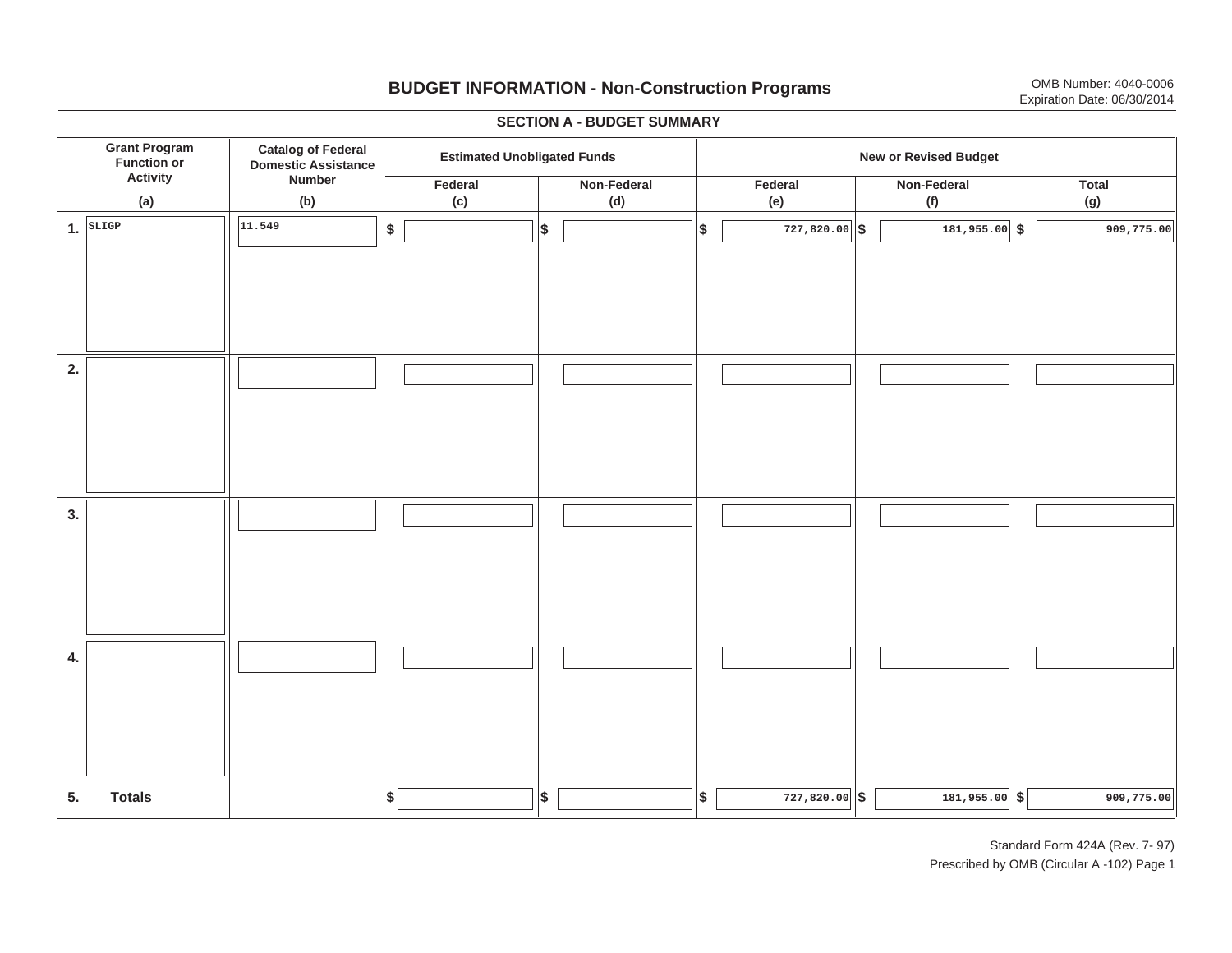#### **SECTION B - BUDGET CATEGORIES**

| 6. Object Class Categories             | GRANT PROGRAM, FUNCTION OR ACTIVITY |                 |     |                                            |                  |  |                   |  |                           | Total                          |
|----------------------------------------|-------------------------------------|-----------------|-----|--------------------------------------------|------------------|--|-------------------|--|---------------------------|--------------------------------|
|                                        | (1)                                 |                 | (2) |                                            | $\overline{(3)}$ |  | (4)               |  |                           | (5)                            |
|                                        |                                     | SLIGP           |     |                                            |                  |  |                   |  |                           |                                |
|                                        |                                     |                 |     |                                            |                  |  |                   |  |                           |                                |
|                                        |                                     |                 |     |                                            |                  |  |                   |  |                           |                                |
|                                        |                                     |                 |     |                                            |                  |  |                   |  |                           |                                |
|                                        |                                     |                 |     |                                            |                  |  |                   |  |                           |                                |
|                                        |                                     |                 |     |                                            |                  |  |                   |  |                           |                                |
|                                        |                                     |                 |     |                                            |                  |  |                   |  |                           |                                |
| a. Personnel                           | \$                                  | $195,800.00$ \$ |     | $124,502.00$ \$                            |                  |  | \$                |  | $\boldsymbol{\$}$         | 320,302.00                     |
|                                        |                                     | 93,788.00       |     | 57,453.00                                  |                  |  |                   |  |                           | 151,241.00                     |
| b. Fringe Benefits                     |                                     |                 |     |                                            |                  |  |                   |  |                           |                                |
| c. Travel                              |                                     | 50,000.00       |     | 0.00                                       |                  |  |                   |  |                           | 50,000.00                      |
| d. Equipment                           |                                     | 0.00            |     | 0.00                                       |                  |  |                   |  |                           |                                |
| e. Supplies                            |                                     | 12,109.00       |     | 0.00                                       |                  |  |                   |  |                           | 12,109.00                      |
| f. Contractual                         |                                     | 350,000.00      |     | 0.00                                       |                  |  |                   |  |                           | 350,000.00                     |
| g. Construction                        |                                     | 0.00            |     | 0.00                                       |                  |  |                   |  |                           |                                |
| h. Other                               |                                     | 26,123.00       |     | 0.00                                       |                  |  |                   |  |                           | 26,123.00                      |
| i. Total Direct Charges (sum of 6a-6h) |                                     | 727,820.00      |     | 181,955.00                                 |                  |  |                   |  | $\frac{1}{2}$             | 909,775.00                     |
| j. Indirect Charges                    |                                     | 0.00            |     | 0.00                                       |                  |  |                   |  | $\boldsymbol{\$}$         |                                |
| k. TOTALS (sum of 6i and 6j)           | \$                                  | $727,820.00$ \$ |     | 181,955.00                                 | $\vert$ \$       |  | $\boldsymbol{\$}$ |  | $\boldsymbol{\mathsf{s}}$ | 909,775.00                     |
|                                        |                                     |                 |     |                                            |                  |  |                   |  |                           |                                |
| 7. Program Income                      | \$                                  |                 | \$  |                                            | \$               |  | $$\mathbb{S}$$    |  | $\vert$ \$                |                                |
|                                        |                                     |                 |     | A contraction of Asia Indian<br>$-1$ m $-$ |                  |  |                   |  |                           | Standard Form 424A (Rev. 7-07) |

**Authorized for Local Reproduction**

Standard Form 424A (Rev. 7- 97)

Prescribed by OMB (Circular A -102) Page 1A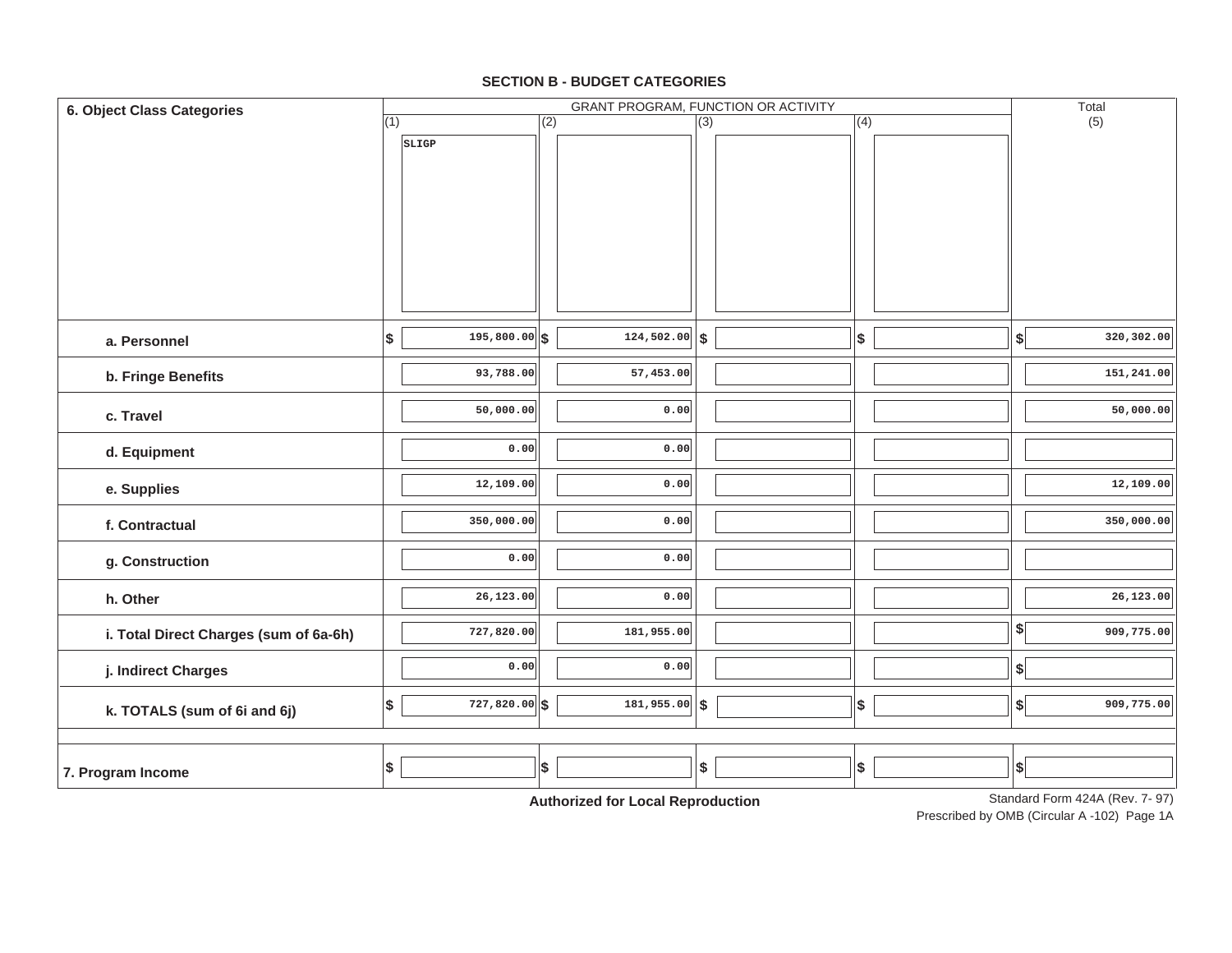| <b>SECTION C - NON-FEDERAL RESOURCES</b>                   |                                                                                 |                                          |                                             |               |             |    |                   |            |             |  |
|------------------------------------------------------------|---------------------------------------------------------------------------------|------------------------------------------|---------------------------------------------|---------------|-------------|----|-------------------|------------|-------------|--|
| (a) Grant Program                                          |                                                                                 |                                          | (b) Applicant                               |               | (c) State   |    | (d) Other Sources |            | (e)TOTALS   |  |
| SLIGP<br>8.                                                |                                                                                 | Ι\$                                      | 181,955.00                                  | \$            |             | \$ |                   | \$         | 181,955.00  |  |
| 9.                                                         |                                                                                 |                                          |                                             |               |             |    |                   |            |             |  |
| 10.                                                        |                                                                                 |                                          |                                             |               |             |    |                   |            |             |  |
| 11.                                                        |                                                                                 |                                          |                                             |               |             |    |                   |            |             |  |
| 12. TOTAL (sum of lines 8-11)                              |                                                                                 | $\vert$ \$                               | 181,955.00                                  | $\vert$ \$    |             | \$ |                   | $\vert$ \$ | 181,955.00  |  |
|                                                            |                                                                                 |                                          | <b>SECTION D - FORECASTED CASH NEEDS</b>    |               |             |    |                   |            |             |  |
|                                                            | <b>Total for 1st Year</b>                                                       |                                          | <b>1st Quarter</b>                          |               | 2nd Quarter |    | 3rd Quarter       |            | 4th Quarter |  |
| 13. Federal                                                |                                                                                 | \$                                       |                                             | \$            |             | S  |                   | \$         |             |  |
| 14. Non-Federal                                            |                                                                                 |                                          |                                             |               |             |    |                   |            |             |  |
| 15. TOTAL (sum of lines 13 and 14)                         | \$                                                                              | $\boldsymbol{\mathsf{s}}$                |                                             | $\frac{1}{2}$ |             | \$ |                   | \$         |             |  |
|                                                            | SECTION E - BUDGET ESTIMATES OF FEDERAL FUNDS NEEDED FOR BALANCE OF THE PROJECT |                                          |                                             |               |             |    |                   |            |             |  |
| (a) Grant Program                                          |                                                                                 | (YEARS)<br><b>FUTURE FUNDING PERIODS</b> |                                             |               |             |    |                   |            |             |  |
|                                                            |                                                                                 |                                          | (b)First                                    |               | (c) Second  |    | (d) Third         |            | (e) Fourth  |  |
| $\frac{1}{16.}$ $\sqrt{\frac{\text{slips}}{\text{slips}}}$ |                                                                                 | \$                                       |                                             | ∣\$           |             | s  |                   | \$         |             |  |
| 17.                                                        |                                                                                 |                                          |                                             |               |             |    |                   |            |             |  |
| 18.                                                        |                                                                                 |                                          |                                             |               |             |    |                   |            |             |  |
| 19.                                                        |                                                                                 |                                          |                                             |               |             |    |                   |            |             |  |
| 20. TOTAL (sum of lines 16 - 19)                           |                                                                                 | \$                                       |                                             | \$            |             | \$ |                   | \$         |             |  |
|                                                            |                                                                                 |                                          | <b>SECTION F - OTHER BUDGET INFORMATION</b> |               |             |    |                   |            |             |  |
| 21. Direct Charges:                                        |                                                                                 |                                          | 22. Indirect Charges:                       |               |             |    |                   |            |             |  |
| 23. Remarks:                                               |                                                                                 |                                          |                                             |               |             |    |                   |            |             |  |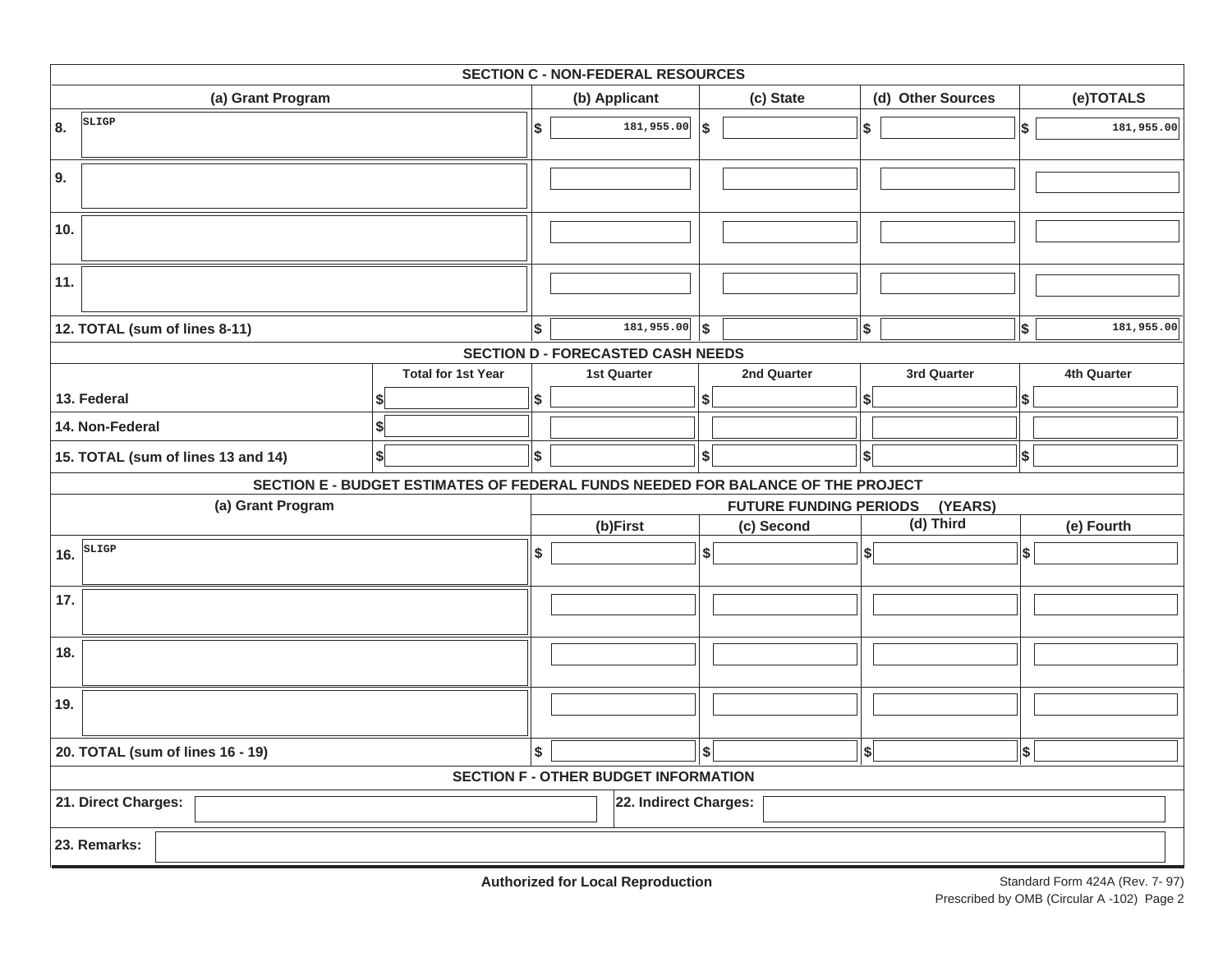#### **Utah Communications Authority - Budget Mod June 2017**

| <b>Category</b>                        | <b>Description</b>                                         | Qty   | <b>Unit Cost</b>                     | Percentage | <b>Total</b> | <b>Federal</b>          | <b>State</b> | <b>Total</b> |
|----------------------------------------|------------------------------------------------------------|-------|--------------------------------------|------------|--------------|-------------------------|--------------|--------------|
|                                        |                                                            |       | <b>June 2017 Budget Modification</b> |            |              |                         |              |              |
| <b>Personnel</b>                       | Personnel for 39 months (Nov 2014-January 2018)            |       |                                      |            |              |                         |              |              |
|                                        |                                                            |       |                                      |            |              |                         |              |              |
| Full Time Employee Sala SWIC           |                                                            | 32    | \$7,205.00                           | 54.00%     | \$124,502.40 |                         | \$124,502.00 | \$124,502.00 |
| Full Time Employee Sala SWIC Assistant |                                                            | $\,6$ | \$5,833.33                           | 100.00%    | \$34,999.98  | \$35,000.00             |              | \$35,000.00  |
|                                        | Full Time Employee Sala UCA Director - oversight           | 39    | \$12,000.00                          | 20.00%     | \$93,600.00  | \$93,600.00             |              | \$93,600.00  |
|                                        | Full Time Employee Sala UCA Operations Manager - oversight | 39    | \$8,000.00                           | 10.00%     | \$31,200.00  | \$31,200.00             |              | \$31,200.00  |
| Full Time Employee Sala CFO            |                                                            | 15    | \$8,000.00                           | 30.00%     | \$36,000.00  | \$36,000.00             |              | \$36,000.00  |
|                                        | Total:                                                     |       |                                      |            | \$320,302.38 | \$195,800.00            | \$124,502.00 | \$320,302.00 |
| <b>Fringe Benefits</b>                 | 47.9% of Salary                                            |       |                                      |            |              |                         |              |              |
| <b>Benefits for FTE</b>                | SWIC (only \$57,453 will be used as match)                 | 32    | \$3,451.20                           | 54.00%     | \$59,636.65  |                         | \$57,453.00  | \$57,453.00  |
| <b>Benefits for FTE</b>                | <b>SWIC Assistant</b>                                      | $\,6$ | \$2,794.17                           | 100.00%    | \$16,764.99  | \$16,765.00             |              | \$16,765.00  |
| Benefits for FTE                       | <b>UCA Director - oversight</b>                            | 39    | \$5,748.00                           | 20.00%     | \$44,834.40  | \$44,834.40             |              | \$44,834.40  |
| <b>Benefits for FTE</b>                | <b>UCA Operations Manager - oversight</b>                  | 39    | \$3,832.00                           | 10.00%     | \$14,944.80  | $\overline{$}14,944.80$ |              | \$14,944.80  |
| Benefits for FTE                       | <b>CFO</b>                                                 | 15    | \$3,832.00                           | 30.00%     | \$17,244.00  | \$17,244.00             |              | \$17,244.00  |
|                                        | Total:                                                     |       |                                      |            | \$153,424.84 | \$93,788                | \$57,453.00  | \$151,241    |
| <b>Travel</b>                          |                                                            |       |                                      |            |              |                         |              |              |
| Out of State Travel                    | 50 x \$1,000 p/ trip                                       | 50    | \$1,000.00                           |            | \$50,000.00  | \$50,000.00             |              | \$50,000.00  |
|                                        | Total:                                                     |       |                                      |            | \$50,000.00  | \$50,000.00             | \$0.00       | \$50,000.00  |
| <b>Supplies</b>                        |                                                            |       |                                      |            |              |                         |              |              |
| <b>Other Supplies</b>                  | Laptop                                                     | 1     | \$1,300.00                           | 100.00%    | \$1,300.00   | \$1,300.00              |              | \$1,300.00   |
| <b>Other Supplies</b>                  | Printer                                                    |       | \$809.00                             | 100.00%    | \$809.00     | \$809.00                |              | \$809.00     |
| Office supplies                        | \$256.41 per month for miscellaneous office supplies       | 39    | \$256.41                             |            | \$10,000     | \$10,000.00             |              | \$10,000.00  |
|                                        | Total:                                                     |       |                                      |            | \$12,108.99  | \$12,109.00             | \$0.00       | \$12,109.00  |
| <b>Contractual</b>                     | <b>Education and Outreach Development</b>                  |       |                                      |            |              |                         |              |              |
| <b>SAIC</b>                            | Outreach and program support (\$125 x 1,520 hrs)           | 1520  | \$125.00                             |            | \$190,000.00 | \$190,000.00            |              | \$190,000.00 |
| Old Contracts                          | Legal and program suppoort (\$125 x 560 hrs)               | 560   | \$125.00                             |            | \$70,000.00  | \$70,000.00             |              | \$70,000.00  |
| State Plan                             | Review state plan (\$125 x 720 hrs)                        | 720   | \$125.00                             |            | \$90,000.00  | \$90,000.00             |              | \$90,000.00  |
|                                        | Total:                                                     |       |                                      |            | \$350,000.00 | \$350,000.00            | \$0.00       | \$350,000.00 |
| <b>Other</b>                           |                                                            |       |                                      |            |              |                         |              |              |
|                                        |                                                            |       |                                      |            |              |                         |              |              |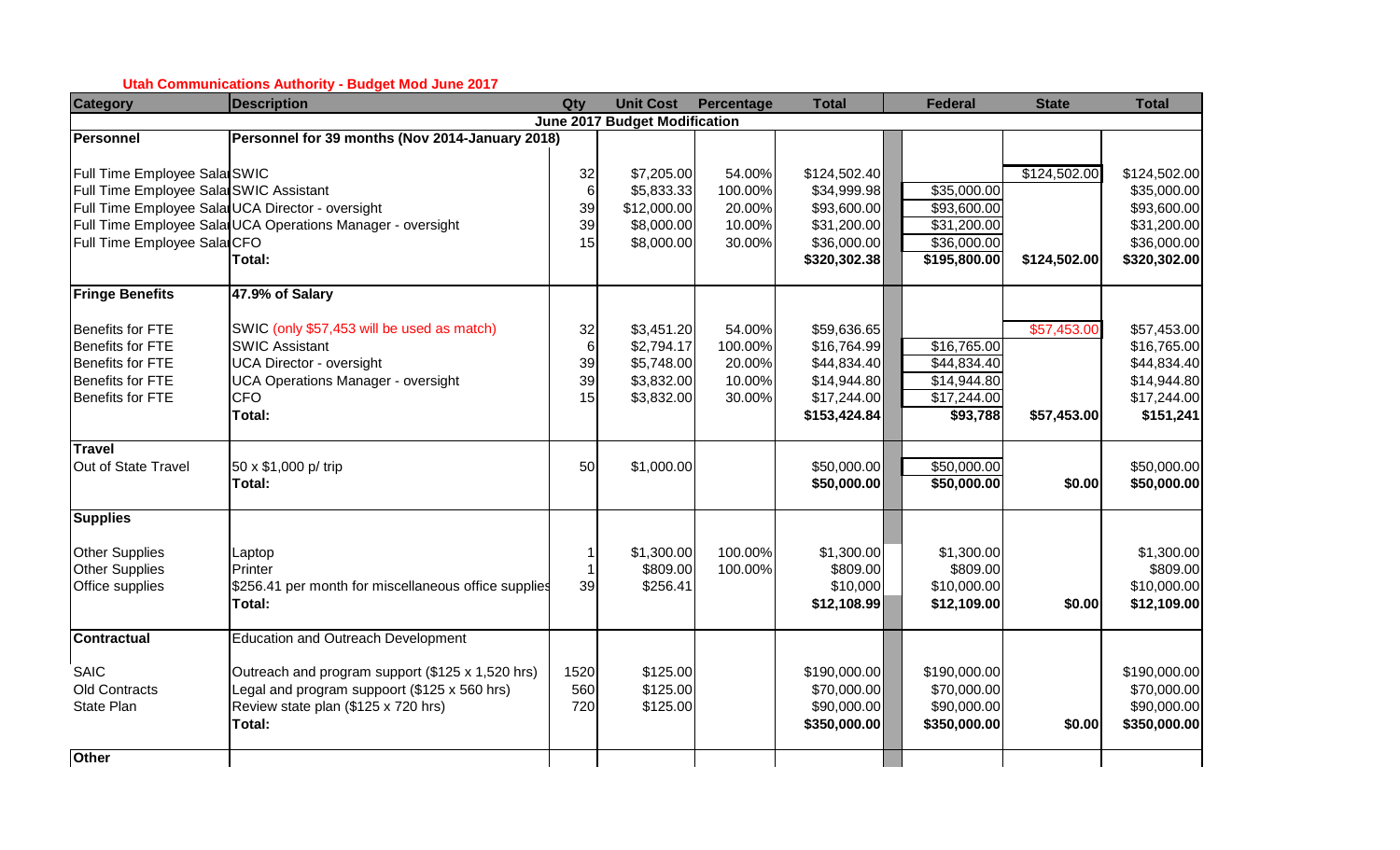| Monthly Cell Phone Reim SWIC<br>Meeting Space/Food | 5 events $(\$4,000$ space $+ $1,000$ light catering)<br>Total: | 32 | \$65.00<br>\$5,000 | 54.00% | \$1,123.20<br>\$25,000<br>\$26,123.20 | \$1,123<br>\$25,000<br>\$26,123 | \$0.00    | \$1,123<br>\$25,000.00<br>\$26,123 |
|----------------------------------------------------|----------------------------------------------------------------|----|--------------------|--------|---------------------------------------|---------------------------------|-----------|------------------------------------|
| <b>Grand Total:</b>                                |                                                                |    |                    |        | \$911,959                             | \$727,820                       | \$181,955 | \$909,775                          |

| <b>Match Proporrtion</b> | 80%                 | 20%     |
|--------------------------|---------------------|---------|
| Original Funding         | 1.770.379           | 419.457 |
| Deobligated              |                     |         |
| Amount                   | $1,042,558$ - $\$\$ | 237,502 |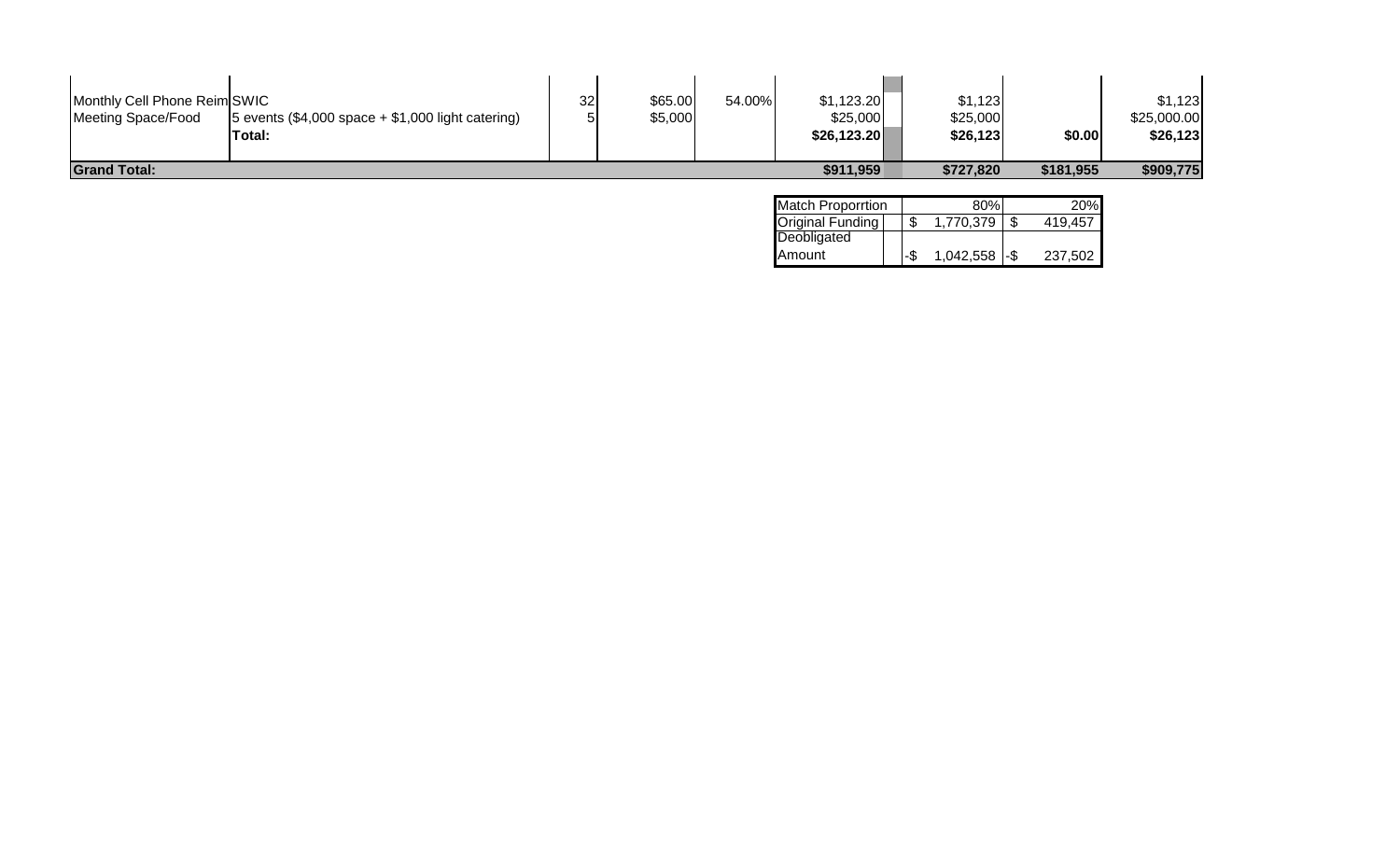| <b>Category</b>                                                         | <b>Description</b>                                                           | Qty          | <b>Unit Cost</b>          | Percentage        | <b>Total</b>                  | <b>Federal</b> | <b>State</b> | <b>Total</b>                 |
|-------------------------------------------------------------------------|------------------------------------------------------------------------------|--------------|---------------------------|-------------------|-------------------------------|----------------|--------------|------------------------------|
|                                                                         |                                                                              |              | <b>ORIGINAL (PHASE 2)</b> |                   |                               |                |              |                              |
| <b>Personnel</b>                                                        | Personnel for 39 months (Nov 2014-January 2018)                              |              |                           |                   |                               |                |              |                              |
| Full Time Employee Sala SWIC<br>Full Time Employee Salar SWIC Assistant |                                                                              | 32<br>26     | \$7,205.00<br>\$5,833.33  | 90.00%<br>100.00% | \$207,504.00<br>\$151,666.58] | \$151,666.58   | \$207,504.00 | \$207,504.00<br>\$151,666.58 |
| Full Time Employee Sala Tribal Outreach                                 |                                                                              | 26           | \$5,833.33                | 100.00%           | \$151,666.58                  | \$151,666.58   |              | \$151,666.58                 |
| Full Time Employee Sala UCA Director - oversight                        |                                                                              | 39           | \$12,000.00               | 20.00%            | \$93,600.00                   | \$93,600.00    |              | \$93,600.00                  |
|                                                                         | Full Time Employee Sala UCA Operations Manager - oversight                   | 39           | \$8,000.00                | 10.00%            | \$31,200.00                   | \$31,200.00    |              | \$31,200.00                  |
|                                                                         |                                                                              | 15           | \$8,000.00                | 30.00%            | \$36,000.00]                  |                |              |                              |
|                                                                         | Total:                                                                       |              |                           |                   | \$671,637.16                  | \$428,133.16   | \$207,504.00 | \$635,637.16                 |
| <b>Fringe Benefits</b>                                                  | 47.9% of Salary                                                              |              |                           |                   |                               |                |              |                              |
|                                                                         |                                                                              |              |                           |                   |                               |                |              |                              |
| <b>Benefits for FTE</b>                                                 | <b>SWIC</b>                                                                  | 32           | \$3,451.20                | 90.00%            | \$99,394.42                   |                | \$99,394.42  | \$99,394.42                  |
| <b>Benefits for FTE</b><br>Benefits for FTE                             | <b>SWIC Assistant</b>                                                        | 26           | \$2,794.17                | 100.00%           | \$72,648.29                   | \$72,648.29    |              | \$72,648.29                  |
|                                                                         | <b>Tribal Outreach</b>                                                       | 26           | \$2,794.17                | 100.00%           | \$72,648.29                   | \$72,648.29    |              | \$72,648.29                  |
| Benefits for FTE                                                        | <b>UCA Director - oversight</b><br><b>UCA Operations Manager - oversight</b> | 39<br>39     | \$5,748.00                | 20.00%            | \$44,834.40                   | \$44,834.40    |              | \$44,834.40                  |
| Benefits for FTE                                                        |                                                                              |              | \$3,832.00                | 10.00%            | \$14,944.80                   | \$14,944.80    |              | \$14,944.80                  |
|                                                                         | Total:                                                                       |              |                           |                   | \$304,470.20                  | \$205,075.78   | \$99,394.42  | \$304,470.20                 |
| <b>Travel</b>                                                           |                                                                              |              |                           |                   |                               |                |              |                              |
|                                                                         | National Events and Meet 13 trips - Travel for 4 people @ \$950/trip         | 13           | \$3,800.00                | 100.00%           | \$49,400.00]                  | \$49,400.00    |              | \$49,400.00                  |
|                                                                         | Association Conferences 12 Conferences - 6 people @ \$950/trip               | 12           | \$5,700.00                | 100.00%           | \$68,400.00                   | \$68,400.00    |              | \$68,400.00                  |
|                                                                         | Broadband Subcommiitte 39 Monthly Meetings - 7 people @ \$380/mtg            | 39           | \$2,660.00                | 100.00%           | \$103,740.00                  | \$103,740.00   |              | \$103,740.00                 |
|                                                                         | State Broadband Summit Reimbursement for local attendees                     | 100          | \$230.00                  | 100.00%           | \$23,000.00                   | \$23,000.00    |              | \$23,000.00                  |
| <b>Regional Meetings</b>                                                | 21 people at \$75 each                                                       | 4            | \$1,575.00                | 100.00%           | \$6,300.00                    | \$6,300.00     |              | \$6,300.00                   |
| Tribal Data Gathering Me 2 people at \$380 per trip                     |                                                                              | 12           | \$760.00                  | 100.00%           | \$9,120.00                    | \$9,120.00     |              | \$9,120.00                   |
| <b>Education Seminars</b>                                               | 4 people - 1 day only at \$75 per day                                        | $\mathbf{3}$ | \$300.00                  | 100.00%           | \$900.00                      | \$900.00       |              | \$900.00                     |
| <b>Education Seminars</b>                                               | 4 people - overnight travel at \$380                                         | 3            | \$1,520.00                | 100.00%           | \$4,560.00                    | \$4,560.00     |              | \$4,560.00                   |
| <b>Tribal Education</b>                                                 | 1 person at \$380 per trip                                                   | 12           | \$380.00                  | 100.00%           | \$4,560.00                    | \$4,560.00     |              | \$4,560.00                   |
|                                                                         |                                                                              |              |                           |                   |                               |                |              |                              |
|                                                                         | Total:                                                                       |              |                           |                   | \$269,980.00                  | \$269,980.00   | \$0.00       | \$269,980.00                 |
| <b>Supplies</b>                                                         |                                                                              |              |                           |                   |                               |                |              |                              |
| <b>Office Supplies:</b>                                                 | \$500/year - 39 months in grant                                              |              |                           |                   |                               |                |              |                              |
| <b>Office Supplies</b>                                                  | <b>SWIC</b>                                                                  | 32           | \$41.67                   | 90.00%            | \$1,200.10                    | \$1,200.10     |              | \$1,200.10                   |
| <b>Office Supplies</b>                                                  | <b>SWIC Assistant</b>                                                        | 26           | \$41.67                   | 100.00%           | \$1,083.42                    | \$1,083.42     |              | \$1,083.42                   |
| <b>Office Supplies</b>                                                  | <b>Tribal Outreach</b>                                                       | 26           | \$41.67                   | 100.00%           | \$1,083.42                    | \$1,083.42     |              | \$1,083.42                   |
| <b>Office Supplies</b>                                                  | <b>UCA Director</b>                                                          | 39           | \$41.67                   | 20.00%            | \$325.03                      | \$325.03       |              | \$325.03                     |
| <b>Office Supplies</b>                                                  | <b>UCA Operations Manager</b>                                                | 39           | \$41.67                   | 10.00%            | \$162.51                      | \$162.51       |              | \$162.51                     |
|                                                                         |                                                                              |              |                           |                   |                               |                |              |                              |
| <b>Other Supplies</b>                                                   | Laptop                                                                       | $\mathbf{2}$ | \$1,300.00                | 100.00%           | \$2,600.00                    | \$2,600.00     |              | \$2,600.00                   |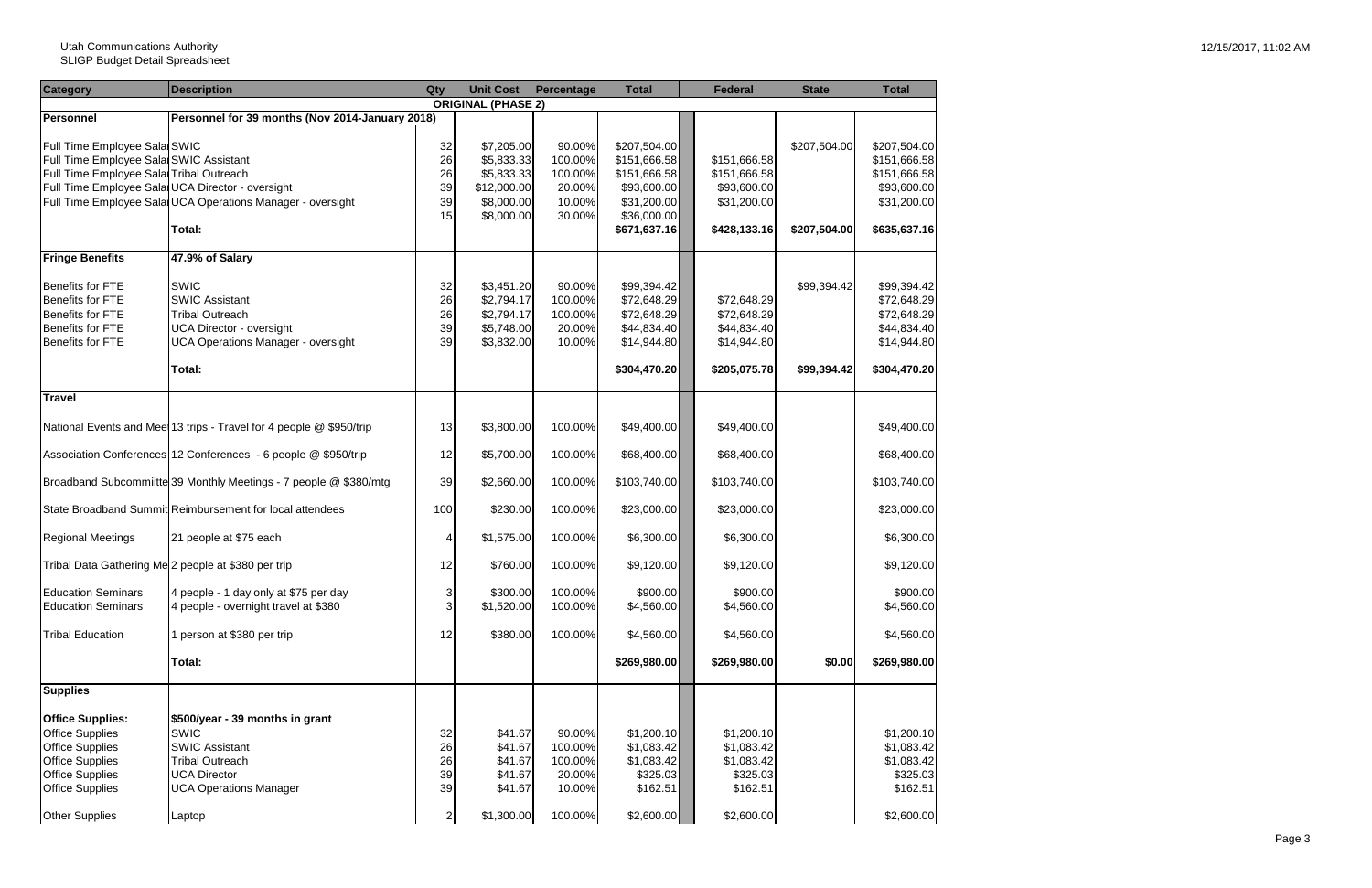| <b>ORIGINAL (PHASE 2)</b><br>100.00%<br>\$809.00<br>\$809.00<br><b>Other Supplies</b><br>Printer<br>\$809.00<br>Monitor/Keyboard<br>100.00%<br>\$598.00<br>\$598.00<br><b>Other Supplies</b><br>$\overline{c}$<br>\$299.00<br><b>Other Supplies</b><br>\$1,345.00<br>100.00%<br>\$1,345.00<br>\$1,345.00<br>Projector<br><b>Printing:</b><br>\$.92 cents per page<br>Broadband Subcommiitte Monthly Meetings - 50 Documents each<br>100.00%<br>\$1,794.00<br>39<br>\$46.00<br>\$1,794.00<br>\$1,794.00<br>Association Conferences 300 Documents each<br>12<br>\$276.00<br>100.00%<br>\$3,312.00<br>\$3,312.00<br>\$3,312.00<br>6<br>\$92.00<br>100.00%<br>\$552.00<br>\$552.00<br>FirstNet Consultation Med 100 Documents each<br>\$552.00<br>\$138.00<br>State Broadband Summit 150 Documents<br>\$138.00<br>100.00%<br>\$138.00<br>\$138.00<br>100.00%<br>\$2,208.00<br>Data Collection Letter<br>600 Letters, 4 pages each<br>600<br>\$3.68<br>\$2,208.00<br>\$2,208.00<br>600<br>\$0.92<br>100.00%<br>\$552.00<br>Data Collection Volunteer 600 documents<br>\$552.00<br>\$36.80<br>100.00%<br>\$147.20<br>Regional Meeting Handou 1 document, 40 attendees, 4 meetings<br>\$147.20<br>\$147.20<br>4<br>1500 documents, 20 pages each<br>1500<br>\$18.40<br>100.00%<br>\$27,600.00<br>\$27,600.00<br>Data Gathering Report<br>\$27,600.00<br>\$27,600.00<br>Written State Plan Review 1500 documents, 20 pages each<br>\$18.40<br>100.00%<br>\$27,600.00<br>1500<br>Education and Outreach 13000 documents, 1 pg each<br>3000<br>\$0.92<br>100.00%<br>\$2,760.00<br>\$2,760.00<br><b>Final Written State Plan</b><br>1500 documents, 20 pages<br>\$18.40<br>100.00%<br>\$27,600.00<br>\$27,600.00<br>\$27,600.00<br>1500<br>Postage:<br>100.00%<br>Data Collection Letter<br>1100 Letters at \$.49 postage, and \$.35 envelope<br>1100<br>\$0.84<br>\$924.00<br>\$898.68<br>Video:<br>100.00%<br>Education and Outreach Video reproduction, 1000 x \$5.<br>1500<br>\$5.00<br>\$7,500.00<br>\$7,500.00<br>\$7,500.00<br>\$111,893.68<br>\$111,868.36<br>\$0.00<br>Total:<br><b>Contractual</b><br><b>Education and Outreach Development</b><br>Financial Management 24 hrs/month at \$80/hr<br>39<br>\$1,920.00<br>100.00%<br>\$74,880.00<br>\$74,880.00<br>\$74,880.00<br>Contracted<br>Outreach Coordination<br><b>Marketing Firm</b><br>$\mathbf{1}$<br>\$84,000.00<br>100.00%<br>\$84,000.00<br>\$84,000.00<br>\$84,000.00<br><b>Marketing Firm</b><br><b>Material Development</b><br>\$56,000.00<br>100.00%<br>\$56,000.00<br>\$56,000.00<br>\$56,000.00<br><b>Film Crew</b><br>\$49,815.00<br>100.00%<br>\$49,815.00<br>\$49,815.00<br>\$49,815.00<br><b>Educational Video</b><br>\$17,000.00<br><b>Contract Review</b><br>\$425.00<br>100.00%<br>\$17,000.00<br>\$17,000.00<br>Legal<br>40<br>\$495.00<br>100.00%<br>\$74,250.00<br>\$74,250.00<br>\$74,250.00<br>Contracted<br><b>Project Management</b><br>150<br>\$73.00<br>Data Gathering and Analy AGRC (4 people for 150 Hrs at \$73/hr)<br>600<br>100.00%<br>\$43,800.00<br>\$43,800.00<br>\$43,800.00<br>Data Gathering and Analy AGRC (90 Hrs/month at \$73/hr)<br>100.00%<br>\$183,960.00<br>28<br>\$6,570.00<br>\$183,960.00<br>\$183,960.00<br>Data Gathering and Analy Strata (3 hrs per agency x 600 at \$45/hr)<br>600<br>100.00%<br>\$81,000.00<br>\$135.00<br>\$81,000.00<br>\$81,000.00<br>Web Site Development<br>Third Sun Productions - 120 hrs \$95/hr<br>120<br>\$95.00<br>100.00%<br>\$11,400.00<br>\$11,400.00<br>\$11,400.00<br><b>Total:</b><br>\$676,105.00<br>\$676,105.00<br>\$0.00<br>\$676,105.00<br><b>Other</b> | <b>Category</b> | <b>Description</b> | Qty | <b>Unit Cost</b> | Percentage | <b>Total</b> | <b>Federal</b> | <b>State</b> | <b>Total</b> |
|-------------------------------------------------------------------------------------------------------------------------------------------------------------------------------------------------------------------------------------------------------------------------------------------------------------------------------------------------------------------------------------------------------------------------------------------------------------------------------------------------------------------------------------------------------------------------------------------------------------------------------------------------------------------------------------------------------------------------------------------------------------------------------------------------------------------------------------------------------------------------------------------------------------------------------------------------------------------------------------------------------------------------------------------------------------------------------------------------------------------------------------------------------------------------------------------------------------------------------------------------------------------------------------------------------------------------------------------------------------------------------------------------------------------------------------------------------------------------------------------------------------------------------------------------------------------------------------------------------------------------------------------------------------------------------------------------------------------------------------------------------------------------------------------------------------------------------------------------------------------------------------------------------------------------------------------------------------------------------------------------------------------------------------------------------------------------------------------------------------------------------------------------------------------------------------------------------------------------------------------------------------------------------------------------------------------------------------------------------------------------------------------------------------------------------------------------------------------------------------------------------------------------------------------------------------------------------------------------------------------------------------------------------------------------------------------------------------------------------------------------------------------------------------------------------------------------------------------------------------------------------------------------------------------------------------------------------------------------------------------------------------------------------------------------------------------------------------------------------------------------------------------------------------------------------------------------------------------------------------------------------------------------------------------------------------------------------------------------------------------------------------------------------------------------------------------------------------------------------------------------------------------------------------------------------------------------------------------------------------|-----------------|--------------------|-----|------------------|------------|--------------|----------------|--------------|--------------|
|                                                                                                                                                                                                                                                                                                                                                                                                                                                                                                                                                                                                                                                                                                                                                                                                                                                                                                                                                                                                                                                                                                                                                                                                                                                                                                                                                                                                                                                                                                                                                                                                                                                                                                                                                                                                                                                                                                                                                                                                                                                                                                                                                                                                                                                                                                                                                                                                                                                                                                                                                                                                                                                                                                                                                                                                                                                                                                                                                                                                                                                                                                                                                                                                                                                                                                                                                                                                                                                                                                                                                                                                             |                 |                    |     |                  |            |              |                |              |              |
|                                                                                                                                                                                                                                                                                                                                                                                                                                                                                                                                                                                                                                                                                                                                                                                                                                                                                                                                                                                                                                                                                                                                                                                                                                                                                                                                                                                                                                                                                                                                                                                                                                                                                                                                                                                                                                                                                                                                                                                                                                                                                                                                                                                                                                                                                                                                                                                                                                                                                                                                                                                                                                                                                                                                                                                                                                                                                                                                                                                                                                                                                                                                                                                                                                                                                                                                                                                                                                                                                                                                                                                                             |                 |                    |     |                  |            |              |                |              | \$809.00     |
|                                                                                                                                                                                                                                                                                                                                                                                                                                                                                                                                                                                                                                                                                                                                                                                                                                                                                                                                                                                                                                                                                                                                                                                                                                                                                                                                                                                                                                                                                                                                                                                                                                                                                                                                                                                                                                                                                                                                                                                                                                                                                                                                                                                                                                                                                                                                                                                                                                                                                                                                                                                                                                                                                                                                                                                                                                                                                                                                                                                                                                                                                                                                                                                                                                                                                                                                                                                                                                                                                                                                                                                                             |                 |                    |     |                  |            |              |                |              | \$598.00     |
|                                                                                                                                                                                                                                                                                                                                                                                                                                                                                                                                                                                                                                                                                                                                                                                                                                                                                                                                                                                                                                                                                                                                                                                                                                                                                                                                                                                                                                                                                                                                                                                                                                                                                                                                                                                                                                                                                                                                                                                                                                                                                                                                                                                                                                                                                                                                                                                                                                                                                                                                                                                                                                                                                                                                                                                                                                                                                                                                                                                                                                                                                                                                                                                                                                                                                                                                                                                                                                                                                                                                                                                                             |                 |                    |     |                  |            |              |                |              | \$1,345.00   |
|                                                                                                                                                                                                                                                                                                                                                                                                                                                                                                                                                                                                                                                                                                                                                                                                                                                                                                                                                                                                                                                                                                                                                                                                                                                                                                                                                                                                                                                                                                                                                                                                                                                                                                                                                                                                                                                                                                                                                                                                                                                                                                                                                                                                                                                                                                                                                                                                                                                                                                                                                                                                                                                                                                                                                                                                                                                                                                                                                                                                                                                                                                                                                                                                                                                                                                                                                                                                                                                                                                                                                                                                             |                 |                    |     |                  |            |              |                |              |              |
|                                                                                                                                                                                                                                                                                                                                                                                                                                                                                                                                                                                                                                                                                                                                                                                                                                                                                                                                                                                                                                                                                                                                                                                                                                                                                                                                                                                                                                                                                                                                                                                                                                                                                                                                                                                                                                                                                                                                                                                                                                                                                                                                                                                                                                                                                                                                                                                                                                                                                                                                                                                                                                                                                                                                                                                                                                                                                                                                                                                                                                                                                                                                                                                                                                                                                                                                                                                                                                                                                                                                                                                                             |                 |                    |     |                  |            |              |                |              |              |
|                                                                                                                                                                                                                                                                                                                                                                                                                                                                                                                                                                                                                                                                                                                                                                                                                                                                                                                                                                                                                                                                                                                                                                                                                                                                                                                                                                                                                                                                                                                                                                                                                                                                                                                                                                                                                                                                                                                                                                                                                                                                                                                                                                                                                                                                                                                                                                                                                                                                                                                                                                                                                                                                                                                                                                                                                                                                                                                                                                                                                                                                                                                                                                                                                                                                                                                                                                                                                                                                                                                                                                                                             |                 |                    |     |                  |            |              |                |              |              |
|                                                                                                                                                                                                                                                                                                                                                                                                                                                                                                                                                                                                                                                                                                                                                                                                                                                                                                                                                                                                                                                                                                                                                                                                                                                                                                                                                                                                                                                                                                                                                                                                                                                                                                                                                                                                                                                                                                                                                                                                                                                                                                                                                                                                                                                                                                                                                                                                                                                                                                                                                                                                                                                                                                                                                                                                                                                                                                                                                                                                                                                                                                                                                                                                                                                                                                                                                                                                                                                                                                                                                                                                             |                 |                    |     |                  |            |              |                |              |              |
|                                                                                                                                                                                                                                                                                                                                                                                                                                                                                                                                                                                                                                                                                                                                                                                                                                                                                                                                                                                                                                                                                                                                                                                                                                                                                                                                                                                                                                                                                                                                                                                                                                                                                                                                                                                                                                                                                                                                                                                                                                                                                                                                                                                                                                                                                                                                                                                                                                                                                                                                                                                                                                                                                                                                                                                                                                                                                                                                                                                                                                                                                                                                                                                                                                                                                                                                                                                                                                                                                                                                                                                                             |                 |                    |     |                  |            |              |                |              |              |
|                                                                                                                                                                                                                                                                                                                                                                                                                                                                                                                                                                                                                                                                                                                                                                                                                                                                                                                                                                                                                                                                                                                                                                                                                                                                                                                                                                                                                                                                                                                                                                                                                                                                                                                                                                                                                                                                                                                                                                                                                                                                                                                                                                                                                                                                                                                                                                                                                                                                                                                                                                                                                                                                                                                                                                                                                                                                                                                                                                                                                                                                                                                                                                                                                                                                                                                                                                                                                                                                                                                                                                                                             |                 |                    |     |                  |            |              |                |              |              |
|                                                                                                                                                                                                                                                                                                                                                                                                                                                                                                                                                                                                                                                                                                                                                                                                                                                                                                                                                                                                                                                                                                                                                                                                                                                                                                                                                                                                                                                                                                                                                                                                                                                                                                                                                                                                                                                                                                                                                                                                                                                                                                                                                                                                                                                                                                                                                                                                                                                                                                                                                                                                                                                                                                                                                                                                                                                                                                                                                                                                                                                                                                                                                                                                                                                                                                                                                                                                                                                                                                                                                                                                             |                 |                    |     |                  |            |              |                |              |              |
|                                                                                                                                                                                                                                                                                                                                                                                                                                                                                                                                                                                                                                                                                                                                                                                                                                                                                                                                                                                                                                                                                                                                                                                                                                                                                                                                                                                                                                                                                                                                                                                                                                                                                                                                                                                                                                                                                                                                                                                                                                                                                                                                                                                                                                                                                                                                                                                                                                                                                                                                                                                                                                                                                                                                                                                                                                                                                                                                                                                                                                                                                                                                                                                                                                                                                                                                                                                                                                                                                                                                                                                                             |                 |                    |     |                  |            |              |                |              | \$552.00     |
|                                                                                                                                                                                                                                                                                                                                                                                                                                                                                                                                                                                                                                                                                                                                                                                                                                                                                                                                                                                                                                                                                                                                                                                                                                                                                                                                                                                                                                                                                                                                                                                                                                                                                                                                                                                                                                                                                                                                                                                                                                                                                                                                                                                                                                                                                                                                                                                                                                                                                                                                                                                                                                                                                                                                                                                                                                                                                                                                                                                                                                                                                                                                                                                                                                                                                                                                                                                                                                                                                                                                                                                                             |                 |                    |     |                  |            |              |                |              |              |
|                                                                                                                                                                                                                                                                                                                                                                                                                                                                                                                                                                                                                                                                                                                                                                                                                                                                                                                                                                                                                                                                                                                                                                                                                                                                                                                                                                                                                                                                                                                                                                                                                                                                                                                                                                                                                                                                                                                                                                                                                                                                                                                                                                                                                                                                                                                                                                                                                                                                                                                                                                                                                                                                                                                                                                                                                                                                                                                                                                                                                                                                                                                                                                                                                                                                                                                                                                                                                                                                                                                                                                                                             |                 |                    |     |                  |            |              |                |              |              |
|                                                                                                                                                                                                                                                                                                                                                                                                                                                                                                                                                                                                                                                                                                                                                                                                                                                                                                                                                                                                                                                                                                                                                                                                                                                                                                                                                                                                                                                                                                                                                                                                                                                                                                                                                                                                                                                                                                                                                                                                                                                                                                                                                                                                                                                                                                                                                                                                                                                                                                                                                                                                                                                                                                                                                                                                                                                                                                                                                                                                                                                                                                                                                                                                                                                                                                                                                                                                                                                                                                                                                                                                             |                 |                    |     |                  |            |              |                |              |              |
|                                                                                                                                                                                                                                                                                                                                                                                                                                                                                                                                                                                                                                                                                                                                                                                                                                                                                                                                                                                                                                                                                                                                                                                                                                                                                                                                                                                                                                                                                                                                                                                                                                                                                                                                                                                                                                                                                                                                                                                                                                                                                                                                                                                                                                                                                                                                                                                                                                                                                                                                                                                                                                                                                                                                                                                                                                                                                                                                                                                                                                                                                                                                                                                                                                                                                                                                                                                                                                                                                                                                                                                                             |                 |                    |     |                  |            |              |                |              | \$27,600.00  |
|                                                                                                                                                                                                                                                                                                                                                                                                                                                                                                                                                                                                                                                                                                                                                                                                                                                                                                                                                                                                                                                                                                                                                                                                                                                                                                                                                                                                                                                                                                                                                                                                                                                                                                                                                                                                                                                                                                                                                                                                                                                                                                                                                                                                                                                                                                                                                                                                                                                                                                                                                                                                                                                                                                                                                                                                                                                                                                                                                                                                                                                                                                                                                                                                                                                                                                                                                                                                                                                                                                                                                                                                             |                 |                    |     |                  |            |              |                |              | \$2,760.00   |
|                                                                                                                                                                                                                                                                                                                                                                                                                                                                                                                                                                                                                                                                                                                                                                                                                                                                                                                                                                                                                                                                                                                                                                                                                                                                                                                                                                                                                                                                                                                                                                                                                                                                                                                                                                                                                                                                                                                                                                                                                                                                                                                                                                                                                                                                                                                                                                                                                                                                                                                                                                                                                                                                                                                                                                                                                                                                                                                                                                                                                                                                                                                                                                                                                                                                                                                                                                                                                                                                                                                                                                                                             |                 |                    |     |                  |            |              |                |              |              |
|                                                                                                                                                                                                                                                                                                                                                                                                                                                                                                                                                                                                                                                                                                                                                                                                                                                                                                                                                                                                                                                                                                                                                                                                                                                                                                                                                                                                                                                                                                                                                                                                                                                                                                                                                                                                                                                                                                                                                                                                                                                                                                                                                                                                                                                                                                                                                                                                                                                                                                                                                                                                                                                                                                                                                                                                                                                                                                                                                                                                                                                                                                                                                                                                                                                                                                                                                                                                                                                                                                                                                                                                             |                 |                    |     |                  |            |              |                |              |              |
|                                                                                                                                                                                                                                                                                                                                                                                                                                                                                                                                                                                                                                                                                                                                                                                                                                                                                                                                                                                                                                                                                                                                                                                                                                                                                                                                                                                                                                                                                                                                                                                                                                                                                                                                                                                                                                                                                                                                                                                                                                                                                                                                                                                                                                                                                                                                                                                                                                                                                                                                                                                                                                                                                                                                                                                                                                                                                                                                                                                                                                                                                                                                                                                                                                                                                                                                                                                                                                                                                                                                                                                                             |                 |                    |     |                  |            |              |                |              | \$898.68     |
|                                                                                                                                                                                                                                                                                                                                                                                                                                                                                                                                                                                                                                                                                                                                                                                                                                                                                                                                                                                                                                                                                                                                                                                                                                                                                                                                                                                                                                                                                                                                                                                                                                                                                                                                                                                                                                                                                                                                                                                                                                                                                                                                                                                                                                                                                                                                                                                                                                                                                                                                                                                                                                                                                                                                                                                                                                                                                                                                                                                                                                                                                                                                                                                                                                                                                                                                                                                                                                                                                                                                                                                                             |                 |                    |     |                  |            |              |                |              |              |
|                                                                                                                                                                                                                                                                                                                                                                                                                                                                                                                                                                                                                                                                                                                                                                                                                                                                                                                                                                                                                                                                                                                                                                                                                                                                                                                                                                                                                                                                                                                                                                                                                                                                                                                                                                                                                                                                                                                                                                                                                                                                                                                                                                                                                                                                                                                                                                                                                                                                                                                                                                                                                                                                                                                                                                                                                                                                                                                                                                                                                                                                                                                                                                                                                                                                                                                                                                                                                                                                                                                                                                                                             |                 |                    |     |                  |            |              |                |              |              |
|                                                                                                                                                                                                                                                                                                                                                                                                                                                                                                                                                                                                                                                                                                                                                                                                                                                                                                                                                                                                                                                                                                                                                                                                                                                                                                                                                                                                                                                                                                                                                                                                                                                                                                                                                                                                                                                                                                                                                                                                                                                                                                                                                                                                                                                                                                                                                                                                                                                                                                                                                                                                                                                                                                                                                                                                                                                                                                                                                                                                                                                                                                                                                                                                                                                                                                                                                                                                                                                                                                                                                                                                             |                 |                    |     |                  |            |              |                |              |              |
|                                                                                                                                                                                                                                                                                                                                                                                                                                                                                                                                                                                                                                                                                                                                                                                                                                                                                                                                                                                                                                                                                                                                                                                                                                                                                                                                                                                                                                                                                                                                                                                                                                                                                                                                                                                                                                                                                                                                                                                                                                                                                                                                                                                                                                                                                                                                                                                                                                                                                                                                                                                                                                                                                                                                                                                                                                                                                                                                                                                                                                                                                                                                                                                                                                                                                                                                                                                                                                                                                                                                                                                                             |                 |                    |     |                  |            |              |                |              | \$111,868.36 |
|                                                                                                                                                                                                                                                                                                                                                                                                                                                                                                                                                                                                                                                                                                                                                                                                                                                                                                                                                                                                                                                                                                                                                                                                                                                                                                                                                                                                                                                                                                                                                                                                                                                                                                                                                                                                                                                                                                                                                                                                                                                                                                                                                                                                                                                                                                                                                                                                                                                                                                                                                                                                                                                                                                                                                                                                                                                                                                                                                                                                                                                                                                                                                                                                                                                                                                                                                                                                                                                                                                                                                                                                             |                 |                    |     |                  |            |              |                |              |              |
|                                                                                                                                                                                                                                                                                                                                                                                                                                                                                                                                                                                                                                                                                                                                                                                                                                                                                                                                                                                                                                                                                                                                                                                                                                                                                                                                                                                                                                                                                                                                                                                                                                                                                                                                                                                                                                                                                                                                                                                                                                                                                                                                                                                                                                                                                                                                                                                                                                                                                                                                                                                                                                                                                                                                                                                                                                                                                                                                                                                                                                                                                                                                                                                                                                                                                                                                                                                                                                                                                                                                                                                                             |                 |                    |     |                  |            |              |                |              |              |
|                                                                                                                                                                                                                                                                                                                                                                                                                                                                                                                                                                                                                                                                                                                                                                                                                                                                                                                                                                                                                                                                                                                                                                                                                                                                                                                                                                                                                                                                                                                                                                                                                                                                                                                                                                                                                                                                                                                                                                                                                                                                                                                                                                                                                                                                                                                                                                                                                                                                                                                                                                                                                                                                                                                                                                                                                                                                                                                                                                                                                                                                                                                                                                                                                                                                                                                                                                                                                                                                                                                                                                                                             |                 |                    |     |                  |            |              |                |              |              |
|                                                                                                                                                                                                                                                                                                                                                                                                                                                                                                                                                                                                                                                                                                                                                                                                                                                                                                                                                                                                                                                                                                                                                                                                                                                                                                                                                                                                                                                                                                                                                                                                                                                                                                                                                                                                                                                                                                                                                                                                                                                                                                                                                                                                                                                                                                                                                                                                                                                                                                                                                                                                                                                                                                                                                                                                                                                                                                                                                                                                                                                                                                                                                                                                                                                                                                                                                                                                                                                                                                                                                                                                             |                 |                    |     |                  |            |              |                |              |              |
|                                                                                                                                                                                                                                                                                                                                                                                                                                                                                                                                                                                                                                                                                                                                                                                                                                                                                                                                                                                                                                                                                                                                                                                                                                                                                                                                                                                                                                                                                                                                                                                                                                                                                                                                                                                                                                                                                                                                                                                                                                                                                                                                                                                                                                                                                                                                                                                                                                                                                                                                                                                                                                                                                                                                                                                                                                                                                                                                                                                                                                                                                                                                                                                                                                                                                                                                                                                                                                                                                                                                                                                                             |                 |                    |     |                  |            |              |                |              |              |
|                                                                                                                                                                                                                                                                                                                                                                                                                                                                                                                                                                                                                                                                                                                                                                                                                                                                                                                                                                                                                                                                                                                                                                                                                                                                                                                                                                                                                                                                                                                                                                                                                                                                                                                                                                                                                                                                                                                                                                                                                                                                                                                                                                                                                                                                                                                                                                                                                                                                                                                                                                                                                                                                                                                                                                                                                                                                                                                                                                                                                                                                                                                                                                                                                                                                                                                                                                                                                                                                                                                                                                                                             |                 |                    |     |                  |            |              |                |              |              |
|                                                                                                                                                                                                                                                                                                                                                                                                                                                                                                                                                                                                                                                                                                                                                                                                                                                                                                                                                                                                                                                                                                                                                                                                                                                                                                                                                                                                                                                                                                                                                                                                                                                                                                                                                                                                                                                                                                                                                                                                                                                                                                                                                                                                                                                                                                                                                                                                                                                                                                                                                                                                                                                                                                                                                                                                                                                                                                                                                                                                                                                                                                                                                                                                                                                                                                                                                                                                                                                                                                                                                                                                             |                 |                    |     |                  |            |              |                |              |              |
|                                                                                                                                                                                                                                                                                                                                                                                                                                                                                                                                                                                                                                                                                                                                                                                                                                                                                                                                                                                                                                                                                                                                                                                                                                                                                                                                                                                                                                                                                                                                                                                                                                                                                                                                                                                                                                                                                                                                                                                                                                                                                                                                                                                                                                                                                                                                                                                                                                                                                                                                                                                                                                                                                                                                                                                                                                                                                                                                                                                                                                                                                                                                                                                                                                                                                                                                                                                                                                                                                                                                                                                                             |                 |                    |     |                  |            |              |                |              |              |
|                                                                                                                                                                                                                                                                                                                                                                                                                                                                                                                                                                                                                                                                                                                                                                                                                                                                                                                                                                                                                                                                                                                                                                                                                                                                                                                                                                                                                                                                                                                                                                                                                                                                                                                                                                                                                                                                                                                                                                                                                                                                                                                                                                                                                                                                                                                                                                                                                                                                                                                                                                                                                                                                                                                                                                                                                                                                                                                                                                                                                                                                                                                                                                                                                                                                                                                                                                                                                                                                                                                                                                                                             |                 |                    |     |                  |            |              |                |              |              |
|                                                                                                                                                                                                                                                                                                                                                                                                                                                                                                                                                                                                                                                                                                                                                                                                                                                                                                                                                                                                                                                                                                                                                                                                                                                                                                                                                                                                                                                                                                                                                                                                                                                                                                                                                                                                                                                                                                                                                                                                                                                                                                                                                                                                                                                                                                                                                                                                                                                                                                                                                                                                                                                                                                                                                                                                                                                                                                                                                                                                                                                                                                                                                                                                                                                                                                                                                                                                                                                                                                                                                                                                             |                 |                    |     |                  |            |              |                |              |              |
|                                                                                                                                                                                                                                                                                                                                                                                                                                                                                                                                                                                                                                                                                                                                                                                                                                                                                                                                                                                                                                                                                                                                                                                                                                                                                                                                                                                                                                                                                                                                                                                                                                                                                                                                                                                                                                                                                                                                                                                                                                                                                                                                                                                                                                                                                                                                                                                                                                                                                                                                                                                                                                                                                                                                                                                                                                                                                                                                                                                                                                                                                                                                                                                                                                                                                                                                                                                                                                                                                                                                                                                                             |                 |                    |     |                  |            |              |                |              |              |
|                                                                                                                                                                                                                                                                                                                                                                                                                                                                                                                                                                                                                                                                                                                                                                                                                                                                                                                                                                                                                                                                                                                                                                                                                                                                                                                                                                                                                                                                                                                                                                                                                                                                                                                                                                                                                                                                                                                                                                                                                                                                                                                                                                                                                                                                                                                                                                                                                                                                                                                                                                                                                                                                                                                                                                                                                                                                                                                                                                                                                                                                                                                                                                                                                                                                                                                                                                                                                                                                                                                                                                                                             |                 |                    |     |                  |            |              |                |              |              |
|                                                                                                                                                                                                                                                                                                                                                                                                                                                                                                                                                                                                                                                                                                                                                                                                                                                                                                                                                                                                                                                                                                                                                                                                                                                                                                                                                                                                                                                                                                                                                                                                                                                                                                                                                                                                                                                                                                                                                                                                                                                                                                                                                                                                                                                                                                                                                                                                                                                                                                                                                                                                                                                                                                                                                                                                                                                                                                                                                                                                                                                                                                                                                                                                                                                                                                                                                                                                                                                                                                                                                                                                             |                 |                    |     |                  |            |              |                |              |              |
|                                                                                                                                                                                                                                                                                                                                                                                                                                                                                                                                                                                                                                                                                                                                                                                                                                                                                                                                                                                                                                                                                                                                                                                                                                                                                                                                                                                                                                                                                                                                                                                                                                                                                                                                                                                                                                                                                                                                                                                                                                                                                                                                                                                                                                                                                                                                                                                                                                                                                                                                                                                                                                                                                                                                                                                                                                                                                                                                                                                                                                                                                                                                                                                                                                                                                                                                                                                                                                                                                                                                                                                                             |                 |                    |     |                  |            |              |                |              |              |
|                                                                                                                                                                                                                                                                                                                                                                                                                                                                                                                                                                                                                                                                                                                                                                                                                                                                                                                                                                                                                                                                                                                                                                                                                                                                                                                                                                                                                                                                                                                                                                                                                                                                                                                                                                                                                                                                                                                                                                                                                                                                                                                                                                                                                                                                                                                                                                                                                                                                                                                                                                                                                                                                                                                                                                                                                                                                                                                                                                                                                                                                                                                                                                                                                                                                                                                                                                                                                                                                                                                                                                                                             |                 |                    |     |                  |            |              |                |              |              |
|                                                                                                                                                                                                                                                                                                                                                                                                                                                                                                                                                                                                                                                                                                                                                                                                                                                                                                                                                                                                                                                                                                                                                                                                                                                                                                                                                                                                                                                                                                                                                                                                                                                                                                                                                                                                                                                                                                                                                                                                                                                                                                                                                                                                                                                                                                                                                                                                                                                                                                                                                                                                                                                                                                                                                                                                                                                                                                                                                                                                                                                                                                                                                                                                                                                                                                                                                                                                                                                                                                                                                                                                             |                 |                    |     |                  |            |              |                |              |              |
| \$1,872.00<br>\$1,872.00<br>\$65.00<br>90.00%<br>Monthly Cell Phone Reim SWIC<br>32                                                                                                                                                                                                                                                                                                                                                                                                                                                                                                                                                                                                                                                                                                                                                                                                                                                                                                                                                                                                                                                                                                                                                                                                                                                                                                                                                                                                                                                                                                                                                                                                                                                                                                                                                                                                                                                                                                                                                                                                                                                                                                                                                                                                                                                                                                                                                                                                                                                                                                                                                                                                                                                                                                                                                                                                                                                                                                                                                                                                                                                                                                                                                                                                                                                                                                                                                                                                                                                                                                                         |                 |                    |     |                  |            |              |                |              | \$1,872.00   |
| \$1,690.00<br>Monthly Cell Phone Reim SWIC Assistant<br>26<br>\$65.00<br>100.00%<br>\$1,690.00                                                                                                                                                                                                                                                                                                                                                                                                                                                                                                                                                                                                                                                                                                                                                                                                                                                                                                                                                                                                                                                                                                                                                                                                                                                                                                                                                                                                                                                                                                                                                                                                                                                                                                                                                                                                                                                                                                                                                                                                                                                                                                                                                                                                                                                                                                                                                                                                                                                                                                                                                                                                                                                                                                                                                                                                                                                                                                                                                                                                                                                                                                                                                                                                                                                                                                                                                                                                                                                                                                              |                 |                    |     |                  |            |              |                |              | \$1,690.00   |
| Monthly Cell Phone Reim Tribal Outreach<br>\$65.00<br>\$1,690.00<br>\$1,690.00<br>26<br>100.00%                                                                                                                                                                                                                                                                                                                                                                                                                                                                                                                                                                                                                                                                                                                                                                                                                                                                                                                                                                                                                                                                                                                                                                                                                                                                                                                                                                                                                                                                                                                                                                                                                                                                                                                                                                                                                                                                                                                                                                                                                                                                                                                                                                                                                                                                                                                                                                                                                                                                                                                                                                                                                                                                                                                                                                                                                                                                                                                                                                                                                                                                                                                                                                                                                                                                                                                                                                                                                                                                                                             |                 |                    |     |                  |            |              |                |              | \$1,690.00   |
| 39<br>Monthly Cell Phone Reim UCA Director<br>\$65.00<br>\$507.00<br>\$507.00<br>20.00%                                                                                                                                                                                                                                                                                                                                                                                                                                                                                                                                                                                                                                                                                                                                                                                                                                                                                                                                                                                                                                                                                                                                                                                                                                                                                                                                                                                                                                                                                                                                                                                                                                                                                                                                                                                                                                                                                                                                                                                                                                                                                                                                                                                                                                                                                                                                                                                                                                                                                                                                                                                                                                                                                                                                                                                                                                                                                                                                                                                                                                                                                                                                                                                                                                                                                                                                                                                                                                                                                                                     |                 |                    |     |                  |            |              |                |              | \$507.00     |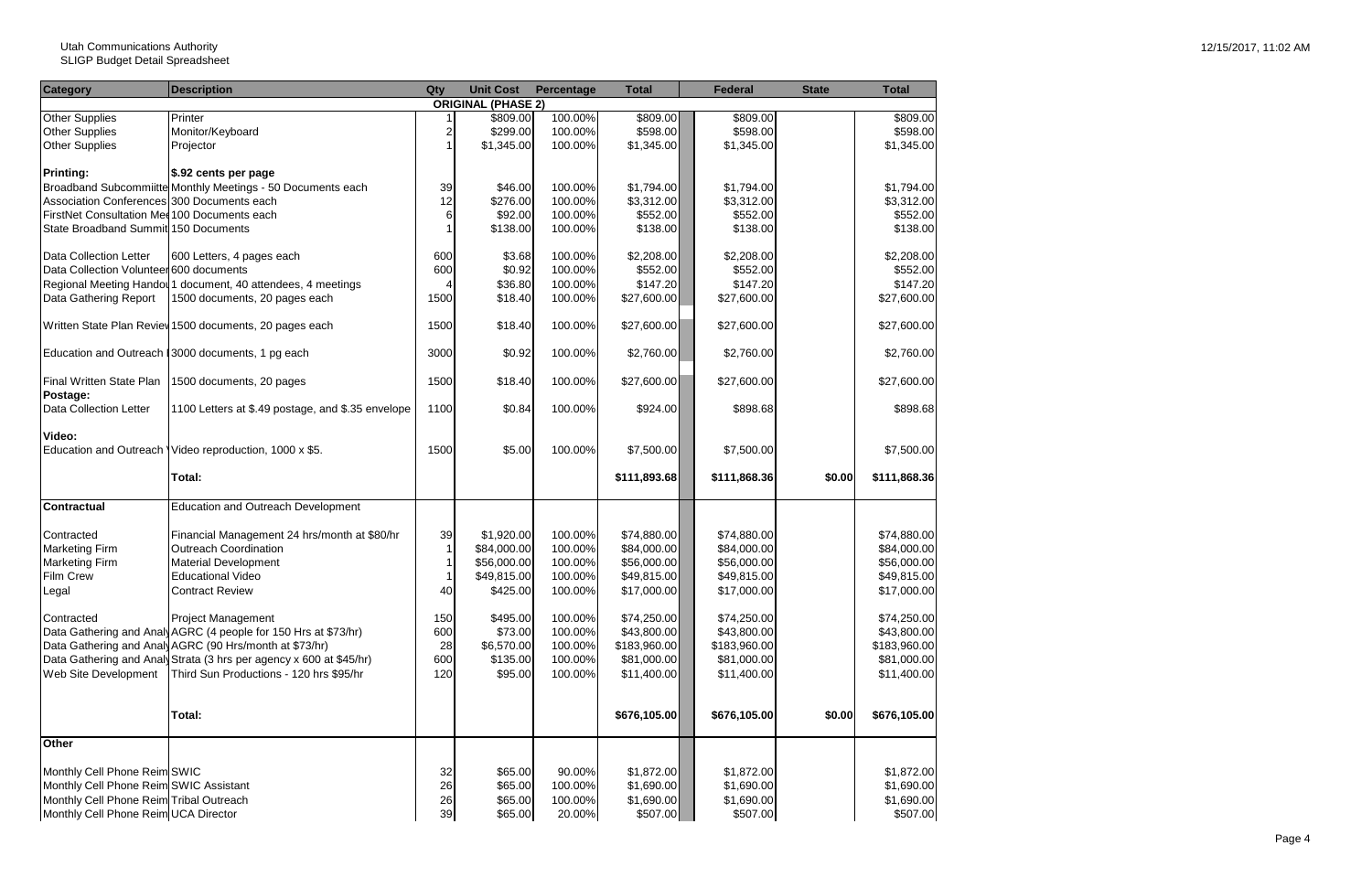#### Utah Communications Authority SLIGP Budget Detail Spreadsheet

| <b>Category</b>                          | <b>Description</b>                                                            | Qty             | <b>Unit Cost</b>          | <b>Percentage</b> | <b>Total</b>   | <b>Federal</b> | <b>State</b> | <b>Total</b>                |
|------------------------------------------|-------------------------------------------------------------------------------|-----------------|---------------------------|-------------------|----------------|----------------|--------------|-----------------------------|
|                                          |                                                                               |                 | <b>ORIGINAL (PHASE 2)</b> |                   |                |                |              |                             |
|                                          | Monthly Cell Phone Reim UCA Operations Manager                                | 39              | \$65.00                   | 10.00%            | \$253.50       | \$253.50       |              | \$253.50                    |
|                                          |                                                                               |                 |                           |                   |                |                |              |                             |
|                                          | <b>FirstNet Consultation MedConference Center Reservation</b>                 | 6               | \$500.00                  | 100.00%           | \$3,000.00]    | \$3,000.00     |              | \$3,000.00                  |
|                                          | FirstNet Consultation Med Food and Beverage - 50 people @ \$44ea              | $6\phantom{1}6$ | \$2,200.00                | 100.00%           | \$13,200.00    | \$13,200.00    |              | \$13,200.00                 |
|                                          | FirstNet Consultation MedGratuity - 22% of food and beverage                  | 6               | \$484.00                  | 100.00%           | \$2,904.00     | \$2,904.00     |              | \$2,904.00                  |
|                                          | FirstNet Consultation Med In-kind Volunteer Hours - 50 people \$40/hr - 8 hrs | 6               | \$16,000.00               | 100.00%           | \$96,000.00    |                | \$64,000.00  | \$64,000.00                 |
|                                          | Association Conference F12 Conferences for 6 people @ \$400 ea                | 72              | \$400.00                  | 100.00%           | \$28,800.00    | \$28,800.00    |              | \$28,800.00                 |
|                                          | State Broadband Summit Conference Center Reservation                          |                 | \$1,000.00                | 100.00%           | \$1,000.00     | \$1,000.00     |              | \$1,000.00]                 |
| State Broadband Summit Food and Beverage |                                                                               | 100             | \$25.00                   | 100.00%           | \$2,500.00     | \$2,500.00     |              | \$2,500.00                  |
|                                          | State Broadband Summit Gratuity - 22% of food and beverage                    |                 | \$550.00                  | 100.00%           | \$550.00       | \$550.00       |              | \$550.00                    |
|                                          | State Broadband Summit In-kind Volunteer Hours - 8hrs @\$40                   | 100             | \$320.00                  | 100.00%           | \$32,000.00    |                | \$32,000.00  | \$32,000.00                 |
|                                          |                                                                               |                 |                           |                   |                |                |              |                             |
|                                          | Broadband Subcommiitte 21 In-kind Volunteers Hours - \$40/hr - 2 hrs each     | 39              | \$1,680.00                | 100.00%           | \$65,520.00    |                | \$16,558.81  | \$16,558.81                 |
|                                          | UCA Board Monthly Meet 25 In-kind Volunteers Hours - \$50/hr - 1 hr each      | 39              | \$1,250.00                | 100.00%           | \$48,750.00    |                |              | \$0.00                      |
|                                          | Data Gathering/Survey C 600 In-kind Volunteer Hrs - \$40/hr - 10 hrs each     | 600             | \$400.00                  | 100.00%           | \$240,000.00   |                |              | \$0.00                      |
| <b>Regional Meetings</b>                 | Food and Beverage - 65 People @ \$25                                          | 4               | \$1,625.00                | 100.00%           | \$6,500.00     | \$6,500.00     |              | \$6,500.00                  |
| <b>Regional Meetings</b>                 | Gratuity - 22% of food and beverage                                           | 4               | \$357.50                  | 100.00%           | \$1,430.00     | \$1,430.00     |              | \$1,430.00                  |
| <b>Regional Meetings</b>                 | Facility                                                                      | 4               | \$600.00                  | 100.00%           | \$2,400.00     | \$2,400.00     |              | \$2,400.00                  |
| <b>Regional Meetings</b>                 | 61 In-kind Volunteer Hrs - \$40/hr - 4 hrs each                               |                 | \$9,760.00                | 100.00%           | \$39,040.00    |                |              | \$0.00                      |
|                                          |                                                                               |                 |                           |                   |                |                |              |                             |
| <b>Education Seminars</b>                | Facility                                                                      | 6               | \$600.00                  | 100.00%           | \$3,600.00     | \$3,600.00     |              | \$3,600.00                  |
| <b>Education Seminars</b>                | Food and Beverage - 40 People @ \$25                                          | 6               | \$1,000.00                | 100.00%           | \$6,000.00     | \$6,000.00     |              | \$6,000.00                  |
| <b>Education Seminars</b>                | Gratuity - 22% of food and beverage                                           | 6               | \$220.00                  | 100.00%           | \$1,320.00     | \$1,320.00     |              | \$1,320.00                  |
| <b>Education Seminars</b>                | 40 In-kind Volunteers Hours - \$40/hr - 4 hrs each                            | $6\phantom{1}$  | \$6,400.00                | 100.00%           | \$38,400.00    |                |              | \$0.00                      |
|                                          |                                                                               |                 |                           |                   |                |                |              |                             |
|                                          |                                                                               |                 |                           |                   |                |                |              |                             |
|                                          |                                                                               |                 |                           |                   |                |                |              |                             |
|                                          | Total:                                                                        |                 |                           |                   | \$638,926.50   | \$79,216.50    | \$112,558.81 | \$191,775.31                |
|                                          |                                                                               |                 |                           |                   |                |                |              |                             |
| <b>Grand Total:</b>                      |                                                                               |                 |                           |                   | \$2,673,012.53 | \$1,770,378.80 |              | \$419,457.23 \$2,189,836.03 |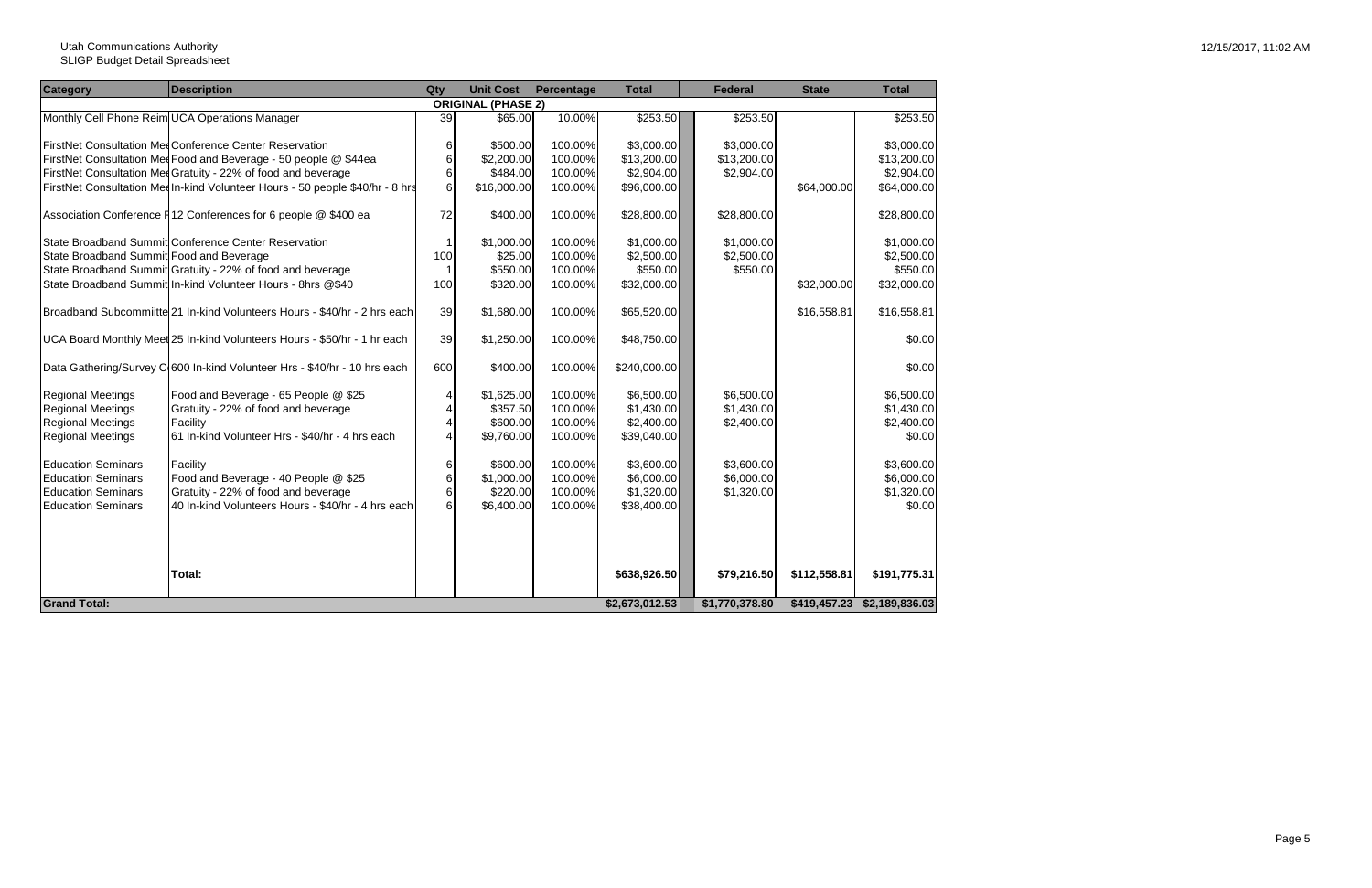

# State and Local Implementation Grant Program [SLIGP]

# **UTAH COMMUNICATIONS AUTHORITY**

# Revised Budget Detail Narrative

Updated:

June X, 2017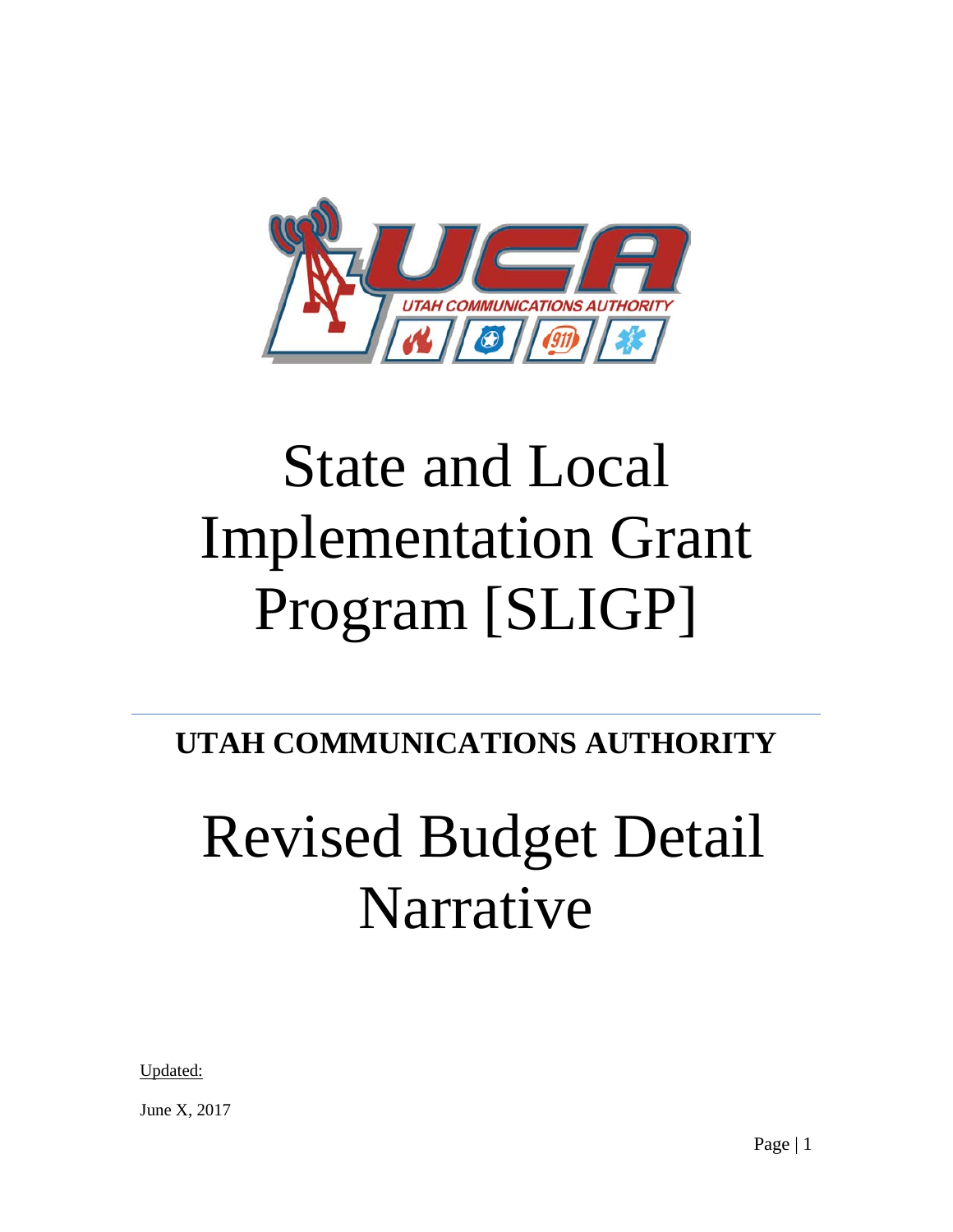## **Detailed Budget Justification**

### *Personnel*

Utah Communications Authority (UCA) is allocating \$320,302 for personnel costs to support FirstNet, which includes the current Statewide Interoperability Coordinator (SWIC), two additional full time employees, the UCA director, Operations Manager, and Accountant.

The SWIC is assigned exclusively to UCA and is the Broadband Subcommittee chairman. While the SWIC will be primarily focused on SLIGP activities, he will still have interoperable communications functions that he spends time on. We anticipate that 54% of the SWIC's time will be on SLIGP activities. The SWIC's current salary is estimated to be \$86,460 a year, which is \$7,205.00 per month. The SWIC position was filled in June 2015 of the grant, which will be 32 months through the end of the grant. 54% of \$7,205.00 x 32 months = \$124,502. The full 54% of the SWIC salary will be used towards the 20% match requirements.

UCA would like to hire an additional fulltime staff member who will assist the SWIC in planning and coordinating outreach, education, and data collection activities. This position will plan and attend local, regional, and state meetings and workshops on the public safety broadband network. They would also attend local and state coordinating meetings representing UCA on matters dealing with the public safety broadband network. This position will be 100% dedicated to SLIGP activities.

The salary for the additional employee is expected to be approximately \$70,000, as it will be reporting to and assisting the SWIC in his in performing his activities. The position is anticipated to be filled with 6 months until the end of the grant. Using the estimated salary of \$70,000 per year, the salary is \$5,833.33 per month. Monthly salary of  $$5,833.33 \times 6$  months x 1 staff member = \$35,000.

The UCA Director and Operations Manager will function in an oversight role for developing the State of Utah's statewide interoperability with FirstNet, which will include management of the staff of this program, attending the local, regional, and state meetings and workshops on the public safety broadband network, and making recommendations to the UCA Board.

It is estimated that the UCA Director will spend 20% of his time on SLIGP activities. He has been working on SLIGP activities from the time UCA began the grant, and will continue through the end of the grant, which is a total of 40 months. The current salary is estimated at \$144,000 per year, or \$12,000.00 per month. 20% of \$12,000.00 x 39 months =  $$93,600.00$ .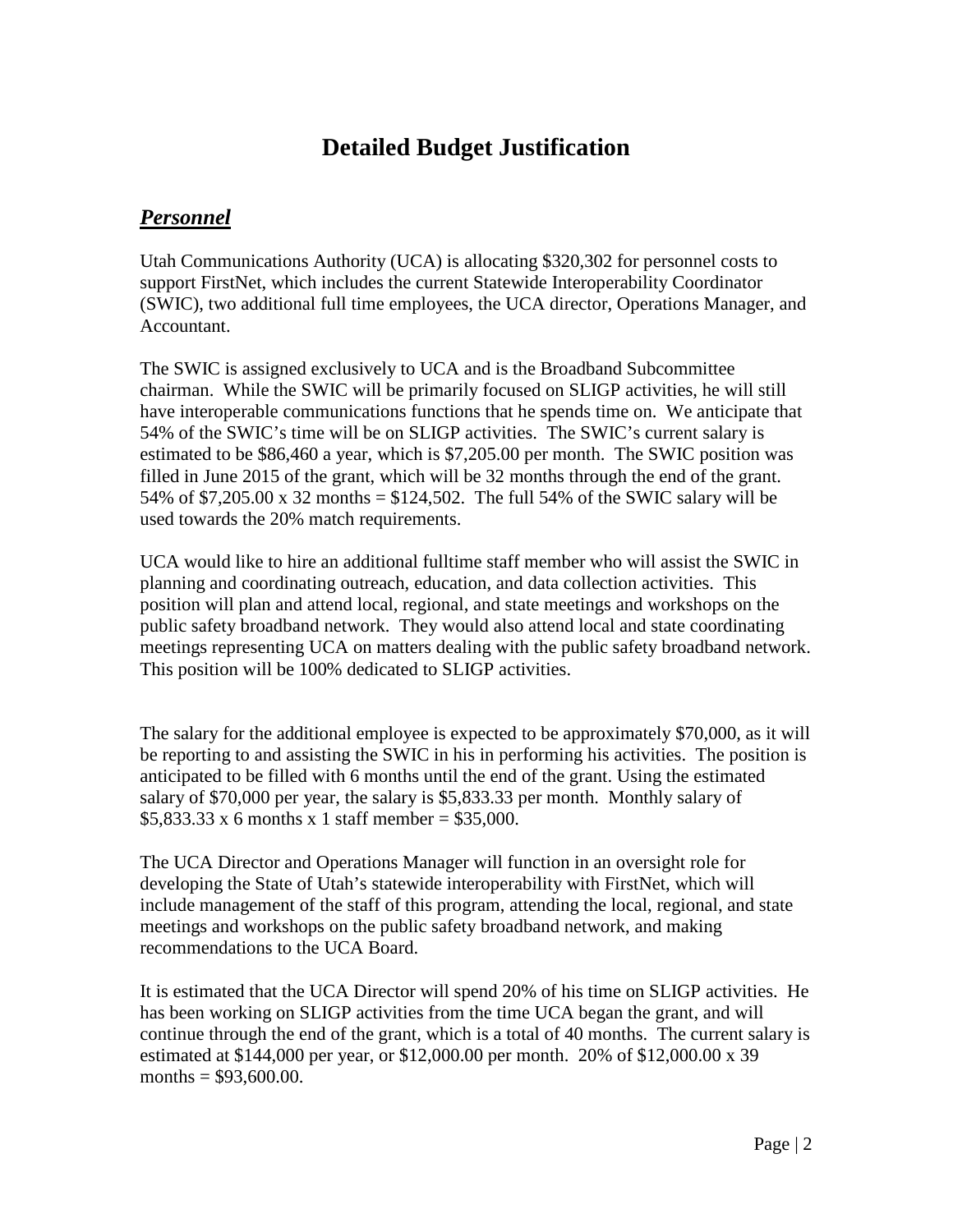It is estimated that the UCA Operations Manager will spend 10% of his time on SLIGP activities, and has also been working at this capacity since the inception of the grant. The current salary is estimated at \$96,000 per year, or \$8,000.00 per month. 10% of  $$8,000.00 \times 39 \text{ months} = $31,200.00$ .

The UCA Chief Financial Officer will spend 30% of her time over the course of 15 months managing the financial aspects of the grant awards. Her salary is \$8,000 per month (\$2,400 x 15 months = \$36,000).

#### **Grand Total for Personnel: \$320,302.**

## *Fringe Benefits*

Fringe Benefits consists of Employment taxes (Social Security, Medicare and Unemployment taxes) and Health, Dental, Long-term Disability and Life Insurance, and Retirement benefits. The estimated employment taxes based on current rates is 7.9% of salaries. The estimated fringe benefits, based on currently insurance and retirement benefit rates, are 40% of salaries. The combined estimate is 47.9% of salaries.

The SWIC's current estimated taxes and fringe benefit is calculated as \$7,205.00 monthly salary x 47.9% = \$3,451.20 per month. 54% of \$3,451.20 x 32 months = \$59,636. **Only \$57,453 of the SWIC taxes and fringe benefits will be used towards the 20% match requirements.**

The taxes and fringe benefits for the SWIC Assistant is calculated as \$5,833.33 monthly salary x 47.9% = \$2,794.17 per month. \$2,794.17 x 6 months = \$16,765. Federal Share.

The taxes and fringe benefits for the UCA director is calculated as \$12,000.00 monthly salary x 47.9% = \$5,748.00 per month. \$5,748.00 x 39 months x  $20\%$  = \$44,834.40. Federal Share.

The taxes and fringe benefits for the UCA Operations Manager is calculated as \$8,000.00 monthly salary x 47.9% = \$3,832.00 per month. \$3,832.00 x 39 months x 10% = \$14,944.80. Federal Share.

The taxes and fringe benefits for the UCA CFO is calculated as \$8,000.00 monthly salary  $x 47.9\% = $3,832.00$  per month. \$3,832 .00 x 15 months x 30% = \$17,244. Federal Share.

**Grand Total for Fringe Benefits: \$151,241**.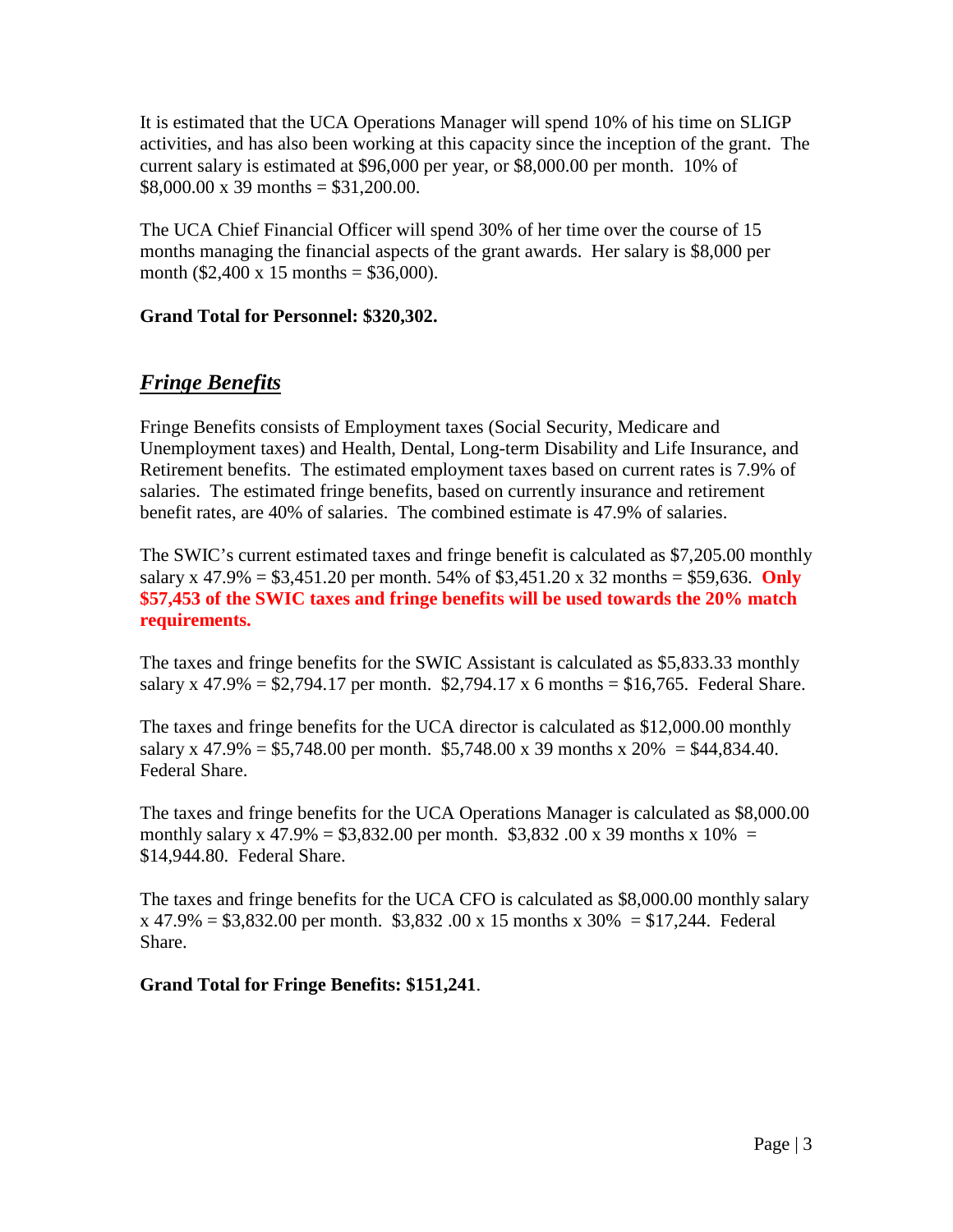### *Travel*

Out of State travel is calculated on the following estimates:

Out of State travel expenses:

Airfare: \$500 round trip per person Hotel: \$150 a night per person x 2 nights (total of \$300) Per-diem: \$50 a day per person x 2 days (total of \$100) Parking, luggage, transportation: \$100 a trip Total of \$1,000 per person per trip

During the grant period, 50 individuals will travel at an average of \$1,000 per trip for a total of \$50,000.

#### **Grand Total for Travel: \$50,000.**

#### *Supplies*

UCA intends on holding multiple statewide and regional meetings with local and tribal stakeholders to educate and receive input from them regarding the NPSBN implementation. We will also have representation at any local conferences and summits that allow us to engage stakeholders such as APCO, Sheriff, Police, Fire, and EMS conferences, etc. Items in this category will be allocated to support these activities by allowing us to purchase the necessary supplies, documents, and other informative materials to maximize our effectiveness during these activities.

#### *Office Supplies*:

UCA estimates it costs \$256 per month, in office supplies for employees to perform allowable and allocable activities under the grant. This would include items such as printer paper, toner, pens, stapler, staples, etc. This was calculated by our office manager using existing expenses to support the current UCA employees. The costs associated with the personnel being charged to this grant is as follows.

Total Office Supplies - \$10,000.

Other Supplies*:*

Costs based on state contract pricing.

Laptop:  $$1,300$  for 1 new employee =  $$1,300$ Printer: one to be shared by all employees  $= $809$